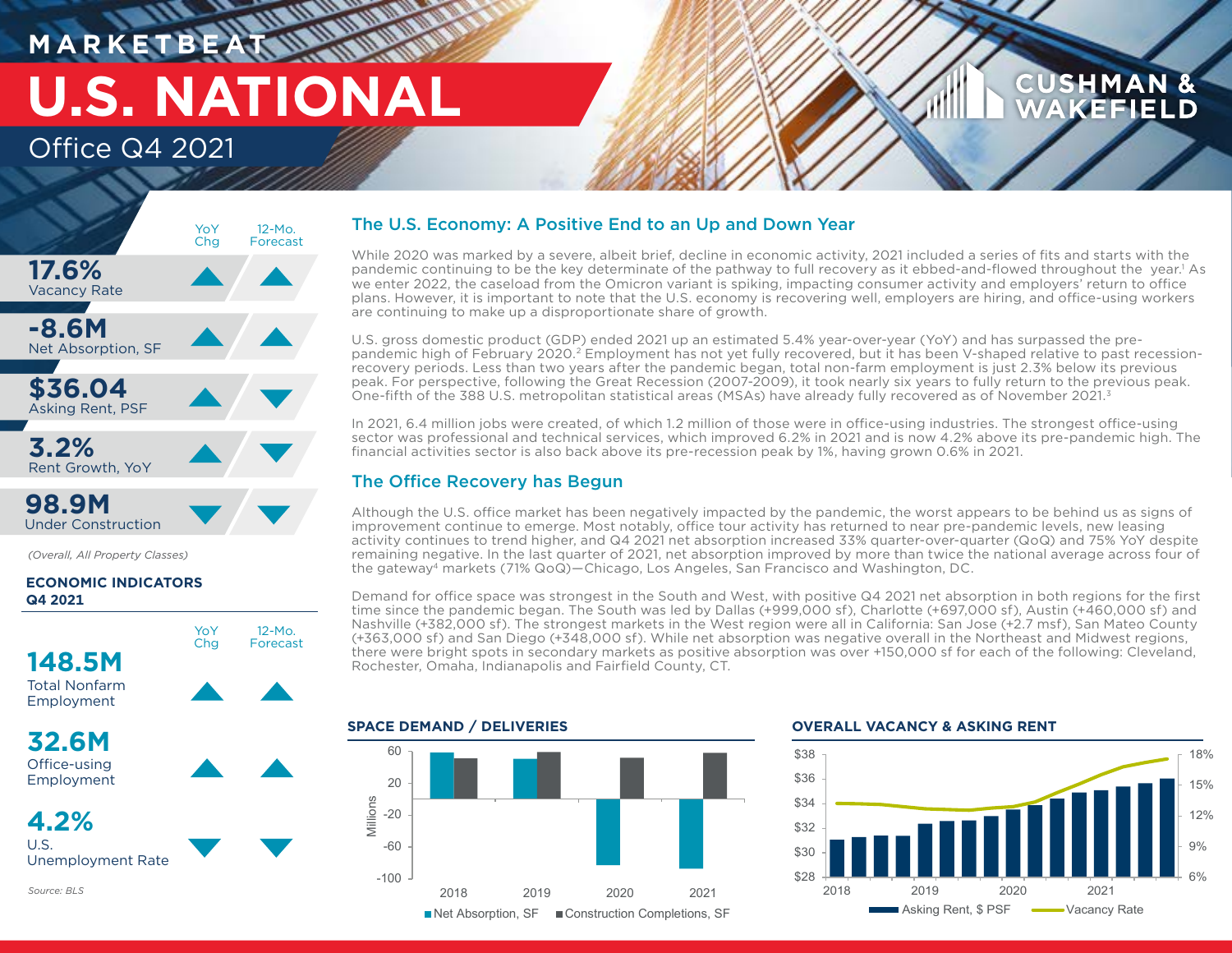## **MARKETBEA U.S. NATIONAL** Office Q4 2021

National vacancy ended the year at 17.6%—500 basis points (bps) higher than its most recent trough of 12.6% in Q3 2019. After nine straight quarters of increases, U.S. vacancy is at its highest point since Q3 2003.<sup>5</sup> However, the 35-bps increase QoQ was the smallest change in vacancy since the pandemic began; the five previous quarters had averaged +77 bps per quarter. At the local level, vacancy rates held steady or declined QoQ in 34 out of 90 U.S. markets tracked by Cushman & Wakefield. And vacancy held steady or declined for the second quarter in a row in 22 markets, including Austin, Miami, Omaha, Puget Sound-Eastside and San Diego.

Vacancy continues to be partly buoyed by higher-than-normal deliveries of new office product, which is to be expected since construction volumes were at a 25-year high (nominally and relatively) coming into the pandemic. Completions during Q4 2021 (14.3 msf) brought the annual total to 58.1 msf, which is the second highest year since the Great Financial Crisis (GFC). Total office completions in 2021 were up 12% from 2020 and represented a 46% increase over the 10-year historical average (39.8 msf). New deliveries in 2021 represented 1% of current office inventory.

The construction pipeline has declined as new projects have not kicked off at the pace of deliveries during the pandemic. In Q1 2020, there were 137.4 msf (2.5% of inventory) of office product under construction (the most recent peak). As of Q1 2021, the level of new construction had slowed to 98.9 msf (1.8% of inventory). Although it has come down, the current level of construction is still 29% above the 10-year historical average prior to the pandemic (76.6 msf, 1.5%), so new office deliveries will continue to affect fundamentals even as demand continues to recover.

The abundance of new construction has the dual impact of pushing vacancy rates up while also buoying asking rents, given that new office space is typically priced higher than the rest of the market. The national average for asking rents ended 2021 up 3.2% YoY at \$36.04. Asking rents increased QoQ in just under two-thirds of U.S. markets (52 of the 90 markets tracked by Cushman & Wakefield). Asking rents are down QoQ and YoY in 15 markets, including three of the six gateway markets: Boston, Manhattan and Washington, DC. National effective rents have declined by 13.3% since peaking in Q2 2020, but like other green shoots, the pace of decline is moderating. Since hitting a nadir in Q2 2021 at -10.8% YoY, effective rent declines have slowed and ended the year at -6.8% YoY. Effective rents are expected to stabilize by the middle of this year and QoQ growth is subsequently expected to turn positive in the second half of 2022.

## **Outlook**

- *• Continuing recovery:* Job growth is expected to continue, and office-using employment is likely to reach pre-pandemic levels by the middle of this year, if not sooner. Even with the ups and downs of COVID-19 case numbers, occupiers were increasingly in the market for [long-term office leases](https://www.cushmanwakefield.com/en/united-states/insights/united-states-office-leasing-trends-what-we-learned) throughout 2021. This is already showing up in the fundamentals; in Q4 2021 total leasing was 29% higher than the same quarter 2020. Additionally, net absorption in Q4 2021 was 33% higher than the previous quarter and 75% above Q4 2020.
- *• Market trajectory:* Vacancy increased QoQ by the smallest amount since the pandemic began, indicating the office market may be near its peak. Tenant activity is on the rise, but uncertainty will continue until more employees return to the office on a regular basis. [Sublease space availability](https://www.cushmanwakefield.com/en/united-states/insights/sublease-space-at-a-glance) and the construction pipeline are declining, but both will continue to contribute to higher vacancy in 2022. Effective rental rates will remain under downward pressure as tenants have increased leverage and concessions packages are more generous for the near-term future.
- *• Trends to watch in 2022:* The Omicron variant is pushing back return to office timelines but large occupiers continue to invest in the office and leasing activity is accordingly on the rise. Job growth and [government](https://www.cushmanwakefield.com/en/united-states/insights/infrastructure-investment-and-jobs-act)  [infrastructure investment](https://www.cushmanwakefield.com/en/united-states/insights/infrastructure-investment-and-jobs-act) will be tailwinds for the office market. Of course, there are potential headwinds that could suppress demand, such as [rising inflation](https://www.cushmanwakefield.com/en/united-states/insights/what-rising-inflation-means-for-cre-investing) and uncertainty related to the virus' path. Additionally, expect to see amplified emphasis on [office sustainability](https://www.cushmanwakefield.com/en/united-states/insights/green-is-good-sustainable-office), [building quality](https://www.cushmanwakefield.com/en/united-states/insights/research-spotlight-new-us-office-building-performance), and [amenities](https://www.cushmanwakefield.com/en/insights/delivering-amenities-and-perks-that-really-matter-to-your-employees) that create highquality experiences in and around the office.

## **SPACE UNDER CONSTRUCTION**



**CUSHMAN WAKEFIEL** 

### **ASKING RENT BY MARKET HIGHEST PRICED U.S. MARKETS**



## **NATIONAL OFFICE SALES VOLUME (\$B)**



*Source: Real Capital Analytics*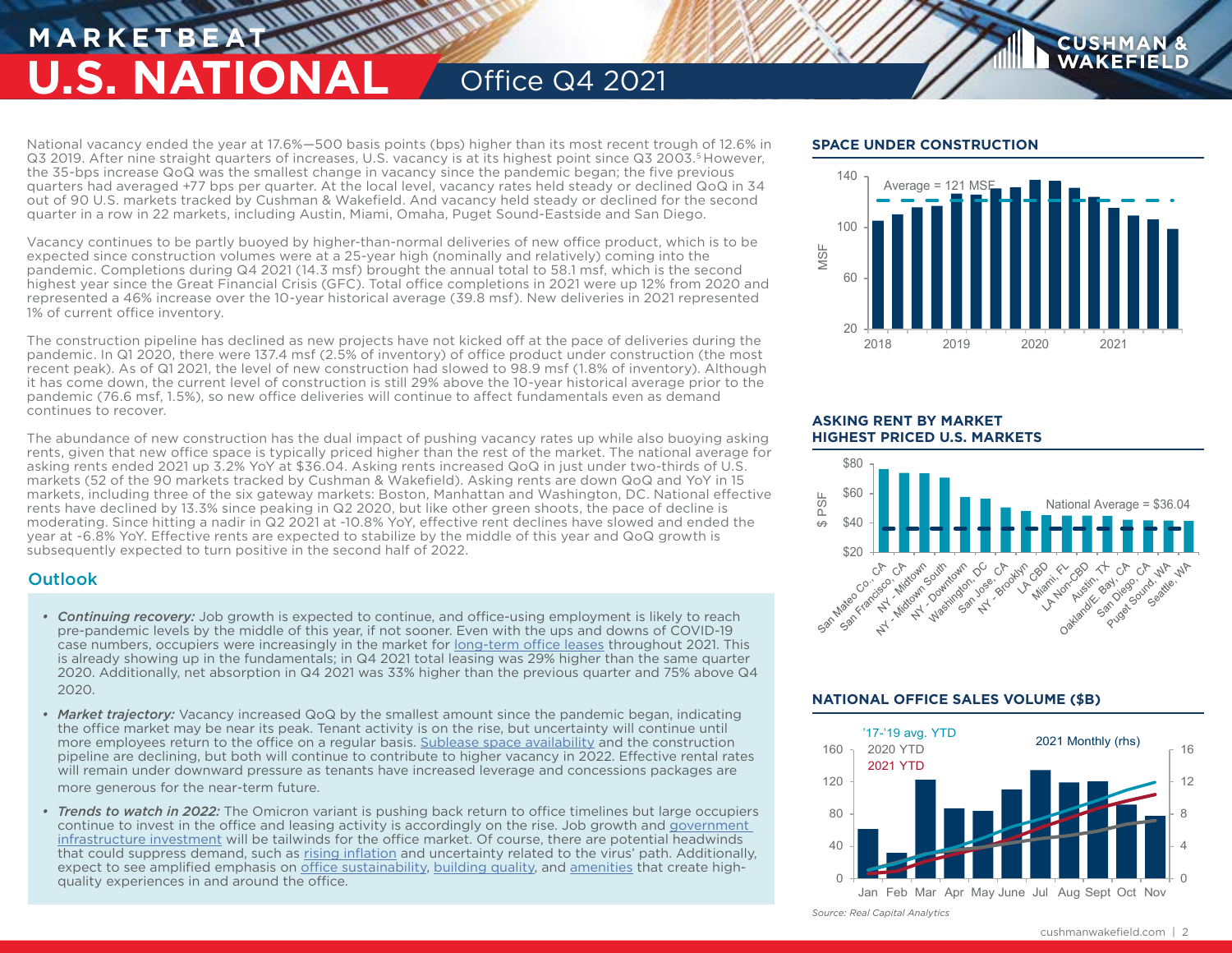## **MARKETBEAT WALK U.S. NATIONAL** Demand Indicators Q4 2021

|                            |               |               | <b>Net Absorption</b> |               |              | <b>Leasing Activity**</b> |
|----------------------------|---------------|---------------|-----------------------|---------------|--------------|---------------------------|
| <b>U.S. Office Markets</b> | Q4 2020       | Q1 2021       | Q2 2021               | Q3 2021       | Q4 2021p     | 2021p                     |
| <b>United States</b>       | $-34,007,733$ | $-33,704,600$ | $-31,810,976$         | $-12,807,412$ | $-8,613,718$ | 315,040,906               |
| Northeast                  | $-10.903.439$ | $-8.711.515$  | $-10.322.256$         | $-5.589.509$  | $-9.740.676$ | 61,830,327                |
| Midwest                    | $-3,346,673$  | $-5.710.793$  | $-4.900.310$          | $-3.513.426$  | $-2,469,026$ | 37,735,686                |
| South                      | $-7,509,686$  | $-8,895,650$  | $-6,437,207$          | $-818.076$    | 2,106,360    | 110,260,170               |
| West                       | $-12,247,935$ | $-10,386,642$ | $-10,151,203$         | $-2,886,401$  | 1,489,624    | 104,504,817               |

|                              |              | <b>Net Absorption</b> |                |              | <b>Leasing Activity*</b> |            |                               | <b>Net Absorption</b> |              |                |              |              | <b>Leasing Activity**</b> |  |
|------------------------------|--------------|-----------------------|----------------|--------------|--------------------------|------------|-------------------------------|-----------------------|--------------|----------------|--------------|--------------|---------------------------|--|
| <b>U.S. Office Markets</b>   | Q4 2020      | Q1 2021               | <b>Q2 2021</b> | Q3 2021      | Q4 2021p                 | 2021p      | <b>U.S. Office Markets</b>    | Q4 2020               | Q1 2021      | <b>Q2 2021</b> | Q3 2021      | Q4 2021p     | 2021p                     |  |
| Atlanta, GA                  | $-1,517,751$ | $-2,653,059$          | 88,315         | 926,673      | 47,529                   | 10,736,384 | New Jersey - Central          | $-1,342,873$          | $-208,512$   | 35,118         | $-113,473$   | $-764,820$   | 4,337,990                 |  |
| Austin, TX                   | $-439,440$   | $-288,072$            | $-3,056$       | 362,886      | 459,798                  | 4,857,445  | New Jersey - Northern         | $-779,640$            | $-885,647$   | $-1,283,713$   | $-268,751$   | -384,005     | 6,389,916                 |  |
| Baltimore, MD                | $-689,885$   | $-307,498$            | $-124,731$     | 180,826      | $-156,332$               | 4,369,370  | New Orleans, LA               | $-8,337$              | $-105,296$   | $-498,632$     | $-12,950$    | 217,716      | 509,113                   |  |
| Binghamton, NY               | $-14,171$    | 10,183                | 3,500          | $-6,709$     | 2,519                    | 48,346     | New York - Brooklyn           | 141,611               | 198,851      | $-339,906$     | $-30,293$    | $-138,568$   | 703,852                   |  |
| Birmingham, AL               | 127,589      | $-13,172$             | $-309,606$     | 100,194      | $-8,162$                 | 706,056    | New York - Downtown           | $-1,311,625$          | $-972,788$   | $-1,117,424$   | $-1,342,695$ | $-2,335,469$ | 4,319,657                 |  |
| Boise, ID                    | 192,401      | 73,830                | $-42,297$      | 155,094      | 122,762                  | 1,005,935  | New York - Midtown            | $-3,613,357$          | $-1,540,512$ | $-4,001,583$   | $-1,347,713$ | $-3,552,937$ | 15,467,493                |  |
| Boston, MA                   | $-604,228$   | $-847,524$            | $-1,493,174$   | $-505,007$   | $-539,581$               | 10,366,307 | New York - Midtown South      | $-1,877,071$          | $-1,027,215$ | $-690,406$     | $-849,388$   | $-675,420$   | 3,999,997                 |  |
| Buffalo, NY                  | 76,666       | 40,197                | $-50,854$      | 187,648      | $-110,320$               | 545,055    | Northern VA                   | $-274,243$            | 262,754      | $-401,786$     | $-281,240$   | $-83,458$    | 9,898,411                 |  |
| Charleston, SC               | $-186,589$   | 50,302                | 140,730        | 141,599      | $-15,173$                | 1,318,637  | Oakland/East Bay, CA*         | $-588,099$            | $-503,249$   | $-900,032$     | 108,301      | $-316,315$   | 5,943,592                 |  |
| Charlotte, NC                | $-430,611$   | $-235,590$            | 186,769        | $-103,603$   | 697,159                  | 3,326,066  | Omaha, NE                     | 14,001                | $-198,143$   | 26,467         | 200,703      | 206,497      | 1,407,783                 |  |
| Chicago, IL                  | $-1,297,657$ | $-1,942,745$          | $-2,539,590$   | $-2,090,737$ | $-1,084,087$             | 12,909,529 | Orange County, CA             | $-659,692$            | $-1,107,128$ | $-679,435$     | $-145,368$   | $-637,243$   | 6,253,167                 |  |
| Cincinnati, OH               | $-378,216$   | $-198,783$            | $-91,229$      | $-223,164$   | $-356,349$               | 1,546,314  | Orlando, FL                   | 25,637                | $-428,055$   | $-681,069$     | $-161,152$   | $-50,073$    | 2,400,434                 |  |
| Cleveland, OH                | $-565,566$   | $-401,768$            | $-615,519$     | $-153,429$   | 385,841                  | 1,983,777  | Palm Beach, FL                | $-28,370$             | $-60,822$    | 69,474         | 362,143      | 156,725      | 2,457,839                 |  |
| Colorado Springs, CO         | 76,300       | $-177,087$            | $-271,753$     | 266,535      | 118,524                  | 1,159,459  | Philadelphia, PA              | $-329,310$            | $-1,202,209$ | 99,237         | $-500,350$   | $-1,071,086$ | 5,328,979                 |  |
| Columbia                     | 112,955      | $-524,745$            | $-201,265$     | $-238,971$   | $-52,975$                | 854,014    | Phoenix, AZ                   | $-205,411$            | $-631,039$   | $-1,097,250$   | $-926,103$   | 109,969      | 7,689,117                 |  |
| Columbus, OH                 | $-10,620$    | $-669,300$            | $-143,131$     | $-64,965$    | $-150,053$               | 2,697,119  | Pittsburgh, PA                | $-321,853$            | $-726,120$   | $-447,158$     | $-218,688$   | $-35,388$    | 1,931,617                 |  |
| Dallas, TX                   | $-734,548$   | $-1,436,853$          | $-802,840$     | $-508,337$   | 999,231                  | 12,489,149 | Portland, OR                  | $-889,727$            | $-889,622$   | $-655,264$     | $-327,368$   | 48,824       | 3,346,907                 |  |
| Denver, CO                   | $-1,338,749$ | $-1,123,370$          | $-1,011,158$   | $-325,087$   | $-105,717$               | 8,920,706  | Providence, RI                | $-102,332$            | $-277,059$   | 75,880         | 105,119      | 36,166       | 700,447                   |  |
| Detroit, MI                  | $-321,717$   | $-222,069$            | $-576,098$     | 7,784        | $-534,698$               | 2,948,144  | <b>Puget Sound - Eastside</b> | $-459, 446$           | $-367,681$   | $-394,885$     | 755,787      | 84,393       | 4,485,247                 |  |
| El Paso, TX                  | $-253,258$   | $-55,725$             | 254,659        | $-4,840$     | 20,726                   | 276,964    | Raleigh/Durham, NC            | $-3,889$              | $-121,226$   | 27,776         | $-216,963$   | $-283,992$   | 4,025,745                 |  |
| Fairfield County, CT         | $-48,649$    | $-138,305$            | $-676,365$     | $-114,084$   | 150,815                  | 2,643,303  | Reno, NV                      | $-41,286$             | $-37,914$    | 55,386         | 75,052       | 43,584       | 586,102                   |  |
| Fort Lauderdale, FL          | $-139,331$   | $-468,181$            | $-267,269$     | $-11,350$    | 87,628                   | 3,141,580  | Richmond, VA                  | $-96,678$             | $-259,371$   | 29,062         | 193,112      | 78,852       | 2,617,031                 |  |
| Fort Myers/Naples. FL        | 48,860       | 38,582                | 180,249        | 240,061      | 73,169                   | 827,828    | Roanoke, VA                   | $-93,569$             | $-3,377$     | $-161,905$     | $-277,375$   | 246,596      | 209,159                   |  |
| Fort Worth, TX               | $-29,462$    | $-120,661$            | $-144,483$     | $-89,837$    | $-110,968$               | 578,383    | Rochester, NY                 | $-92,759$             | $-393,589$   | 102,865        | $-357,043$   | 263,968      | 216,272                   |  |
| Frederkicksburg, VA          | 63,946       | 38,294                | 24,330         | 51,524       | $-10,177$                | 417,688    | Sacramento, CA                | $-496,060$            | $-18,620$    | $-319,128$     | $-53,306$    | $-530,994$   | 3,278,149                 |  |
| Greensboro/Winston-Salem, NC | $-38,282$    | $-403,839$            | $-129,032$     | $-200,390$   | $-32,672$                | 709,906    | Salt Lake City, UT            | $-164,682$            | 216,091      | $-416, 483$    | $-931,312$   | $-178,661$   | 3,885,082                 |  |
| Greenville, SC               | $-222,171$   | 47,694                | $-198,458$     | $-78,367$    | 330,530                  | 773,846    | San Antonio, TX               | 85,392                | $-132,243$   | 127,168        | 377,555      | 103,836      | 2,077,529                 |  |
| Hampton Roads, VA            | 13,142       | 64,242                | $-120,997$     | 210,955      | 52,122                   | 1,468,697  | San Diego, CA                 | $-893,785$            | 336,308      | 479,596        | 439,059      | 348,392      | 8,000,749                 |  |
| Hartford, CT                 | 55,735       | $-427,802$            | $-284,154$     | $-168,887$   | $-162,240$               | 678,698    | San Francisco, CA             | $-2,190,991$          | $-1,518,594$ | $-2,154,346$   | $-580,005$   | $-112,291$   | 6,577,750                 |  |
| Houston, TX                  | $-1,580,316$ | $-314,144$            | $-1,297,599$   | $-1,130,405$ | $-981,919$               | 10,364,982 | San Francisco North Bay, CA   | $-198,547$            | $-164,173$   | $-62,816$      | $-96,681$    | $-38,717$    | 572,057                   |  |
| Indianapolis, IN             | $-27,062$    | $-478,167$            | 135,538        | $-193,836$   | 164,258                  | 2,554,013  | San Jose, CA                  | $-1,290,946$          | $-1,966,348$ | $-1,070,245$   | $-534,020$   | 2,728,572    | 14,360,511                |  |
| Inland Empire CA             | $-287,059$   | $-86,027$             | $-24,422$      | $-101,672$   | $-150,072$               | 1,174,488  | San Juan, PR                  | N/A                   | N/A          | N/A            | N/A          | N/A          | N/A                       |  |
| Jacksonville, FL             | $-12,676$    | $-302,866$            | $-307,033$     | $-236,692$   | $-163,361$               | 1,386,943  | San Mateo County, CA*         | $-396,431$            | 883,938      | 1,602,289      | 48,071       | 363,014      | 6,590,582                 |  |
| Kansas City, MO              | 85,027       | $-137,007$            | $-273,614$     | $-46,077$    | $-829,292$               | 2,536,500  | Savannah, GA                  | $-10,482$             | $\circ$      | 4,061          | 11,640       | 4,500        | 34,931                    |  |
| Las Vegas, NV                | $-139,288$   | $-66,631$             | $-350,102$     | $-180,791$   | -78,360                  | 1,910,178  | Seattle, WA                   | $-958,821$            | $-1,403,548$ | $-701,524$     | 144,358      | $-363,788$   | 3,648,515                 |  |
| Long Island, NY              | $-169,099$   | $-246,259$            | 39,659         | 108,779      | $-262,644$               | 2,119,053  | Southern NH                   | $-453,959$            | 34,603       | 60,027         | 3,829        | 81,143       | 289,431                   |  |
| <b>Los Angeles CBD</b>       | 129,789      | $-41,516$             | $-275,333$     | $-165,709$   | $-114,643$               | 1,226,948  | St. Louis, MO                 | $-460,900$            | $-615,985$   | $-328,222$     | $-23,408$    | $-12,495$    | 3,260,346                 |  |
| Los Angeles Non-CBD          | $-1,550,105$ | $-1,823,435$          | $-1,772,272$   | $-563,382$   | 40,308                   | 13,276,902 | St. Petersburg/Clearwater, FL | $-110,246$            | $-15,817$    | $-92,033$      | $-198,540$   | $-68,461$    | 850,796                   |  |
| Louisville, KY               | 10,833       | $-198,527$            | $-72,711$      | $-173,959$   | $-203,857$               | 939,112    | Suburban MD                   | $-113,409$            | 532,123      | $-202,356$     | 488,148      | $-19,612$    | 2,866,950                 |  |
| Memphis, TN                  | $-30,944$    | $-184,504$            | 123,288        | $-369,477$   | 35,596                   | 1,389,965  | Syracuse, NY                  | $-16,690$             | 10,511       | $-51,694$      | $-15,827$    | $-19,099$    | 175,303                   |  |
| Miami, FL                    | $-220,722$   | $-383,153$            | $-46,452$      | 192,453      | 291,872                  | 3,710,284  | Tampa, FL                     | $-57,115$             | 20,780       | $-577,179$     | $-219,867$   | $-23,622$    | 3,835,758                 |  |
| Milwaukee, WI                | 99,051       | $-50,440$             | $-52,121$      | $-159,726$   | 30,586                   | 1,201,259  | Tucson, AZ                    | 102,700               | 29,173       | $-89,729$      | 52,146       | 108,083      | 612,674                   |  |
| Minneapolis/St. Paul, MN     | $-483,014$   | -796,386              | $-442,791$     | $-766,571$   | $-289,234$               | 4,690,902  | Tulsa, OK                     | $-79,894$             | $-95,524$    | $-223,718$     | $-201,816$   | $-169,950$   | 1,057,853                 |  |
| Nashville, TN                | $-155,046$   | $-181,687$            | $-481,248$     | 178,774      | 382,199                  | 3,934,674  | Washington, DC                | $-440,776$            | $-656,414$   | $-347,630$     | $-120,488$   | 255,340      | 9,550,554                 |  |
| New Haven, CT                | $-12,090$    | $-208,112$            | $-178,971$     | $-123,428$   | $-91,708$                | 172,197    | Westchester County, NY        | $-87,745$             | 95,793       | $-123,140$     | $-32,548$    | $-132,002$   | 1,396,414                 |  |

p = preliminary, \*Includes R&D, \*\*Leasing activity includes renewals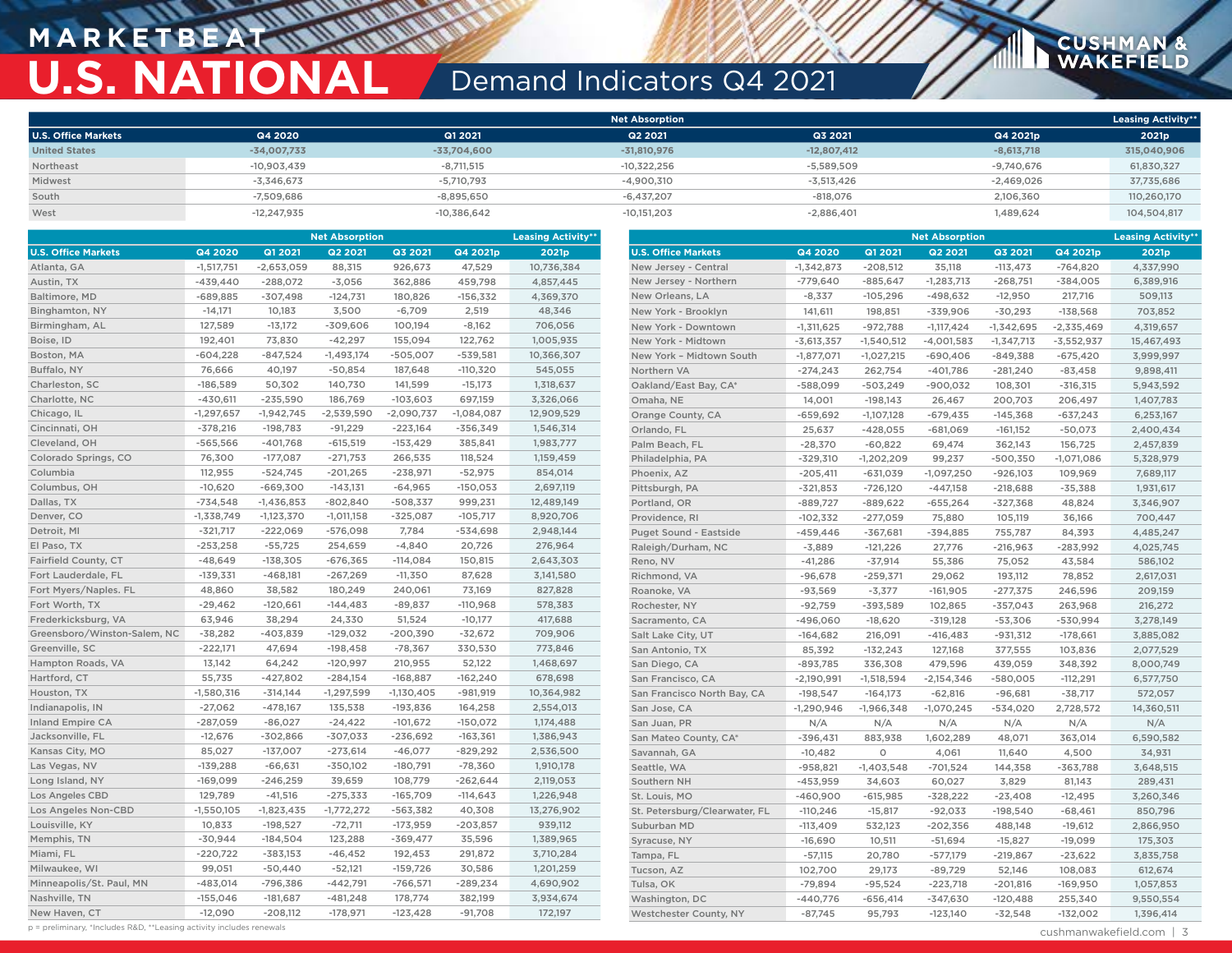## **M A R K E T B E AT U.S. NATIONAL Vacancy Rates Q4 2021**

|                            |         |         | <b>Overall</b> |         |          | <b>Direct</b> |
|----------------------------|---------|---------|----------------|---------|----------|---------------|
| <b>U.S. Office Markets</b> | Q4 2020 | Q1 2021 | Q2 2021        | Q3 2021 | Q4 2021p | Q4 2021p      |
| <b>United States</b>       | 15.1%   | 16.0%   | 16.8%          | 17.2%   | 17.6%    | 15.4%         |
| Northeast                  | 15.4%   | 16.3%   | 17.2%          | 17.7%   | 18.5%    | 15.1%         |
| Midwest                    | 15.4%   | 16.3%   | 16.9%          | 17.4%   | 17.7%    | 16.1%         |
| South                      | 16.1%   | 16.8%   | 17.6%          | 17.8%   | 18.0%    | 16.6%         |
| West                       | 13.5%   | 14.6%   | 15.5%          | 16.0%   | 16.2%    | 13.7%         |

| <b>Overall</b>               |         |         |                |         |          | <b>Direct</b> | Overall                       |         |         | <b>Direct</b>  |         |          |          |
|------------------------------|---------|---------|----------------|---------|----------|---------------|-------------------------------|---------|---------|----------------|---------|----------|----------|
| <b>U.S. Office Markets</b>   | Q4 2020 | Q1 2021 | <b>Q2 2021</b> | Q3 2021 | Q4 2021p | Q4 2021p      | <b>U.S. Office Markets</b>    | Q4 2020 | Q1 2021 | <b>Q2 2021</b> | Q3 2021 | Q4 2021p | Q4 2021p |
| Atlanta, GA                  | 20.0%   | 22.1%   | 23.0%          | 22.8%   | 22.9%    | 21.0%         | New Jersey - Central          | 18.3%   | 18.5%   | 18.5%          | 18.7%   | 19.6%    | 15.9%    |
| Austin, TX                   | 17.1%   | 18.1%   | 20.2%          | 20.1%   | 19.8%    | 15.3%         | New Jersey - Northern         | 19.1%   | 19.9%   | 21.2%          | 21.4%   | 21.8%    | 17.5%    |
| Baltimore, MD                | 12.9%   | 13.3%   | 13.5%          | 13.3%   | 13.6%    | 12.7%         | New Orleans, LA               | 9.7%    | 10.2%   | 11.9%          | 12.0%   | 11.3%    | 10.6%    |
| Binghamton, NY               | 6.4%    | 6.5%    | 6.4%           | 6.6%    | 6.7%     | 6.7%          | New York - Brooklyn           | 22.4%   | 22.1%   | 24.8%          | 24.9%   | 25.3%    | 22.1%    |
| Birmingham, AL               | 16.9%   | 16.9%   | 18.6%          | 18.0%   | 18.0%    | 15.4%         | New York - Downtown           | 13.5%   | 14.4%   | 16.1%          | 17.6%   | 21.1%    | 14.8%    |
| Boise, ID                    | 6.6%    | 6.9%    | 7.6%           | 7.8%    | 7.1%     | 6.0%          | New York - Midtown            | 15.9%   | 16.5%   | 18.4%          | 19.0%   | 20.4%    | 15.8%    |
| Boston, MA                   | 12.4%   | 13.6%   | 13.9%          | 14.1%   | 14.6%    | 12.6%         | New York - Midtown South      | 14.1%   | 16.1%   | 16.9%          | 18.6%   | 19.8%    | 14.6%    |
| Buffalo, NY                  | 16.5%   | 16.4%   | 16.7%          | 16.0%   | 16.5%    | 14.6%         | Northern VA                   | 18.5%   | 18.4%   | 18.7%          | 19.4%   | 19.7%    | 18.9%    |
| Charleston, SC               | 10.2%   | 10.3%   | 9.9%           | 9.5%    | 9.5%     | 8.7%          | Oakland/East Bay, CA*         | 12.6%   | 13.3%   | 14.1%          | 14.1%   | 14.4%    | 11.5%    |
| Charlotte, NC                | 13.7%   | 14.9%   | 16.2%          | 18.2%   | 18.2%    | 15.5%         | Omaha, NE                     | 13.2%   | 18.7%   | 18.3%          | 17.2%   | 16.0%    | 14.2%    |
| Chicago, IL                  | 18.6%   | 19.7%   | 21.0%          | 21.9%   | 22.3%    | 20.1%         | Orange County, CA             | 13.1%   | 14.7%   | 15.7%          | 16.0%   | 16.6%    | 15.0%    |
| Cincinnati, OH               | 19.0%   | 19.6%   | 19.9%          | 20.5%   | 21.6%    | 19.2%         | Orlando, FL                   | 10.4%   | 11.7%   | 13.4%          | 13.8%   | 14.4%    | 12.3%    |
| Cleveland, OH                | 6.6%    | 6.4%    | 6.7%           | 6.8%    | 6.6%     | 6.6%          | Palm Beach, FL                | 14.1%   | 14.6%   | 15.4%          | 13.9%   | 13.1%    | 12.2%    |
| Colorado Springs, CO         | 8.1%    | 8.7%    | 9.7%           | 9.4%    | 9.0%     | 8.3%          | Philadelphia, PA              | 14.0%   | 14.9%   | 14.8%          | 15.6%   | 16.4%    | 14.5%    |
| Columbia                     | 7.9%    | 10.3%   | 11.4%          | 12.4%   | 12.7%    | 11.3%         | Phoenix, AZ                   | 18.9%   | 20.4%   | 21.7%          | 23.0%   | 22.5%    | 19.1%    |
| Columbus, OH                 | 20.0%   | 21.9%   | 22.8%          | 23.3%   | 23.8%    | 20.9%         | Pittsburgh, PA                | 12.2%   | 13.8%   | 14.2%          | 15.1%   | 14.6%    | 12.4%    |
| Dallas, TX                   | 20.9%   | 21.6%   | 22.3%          | 22.6%   | 22.6%    | 21.2%         | Portland, OR                  | 12.0%   | 12.5%   | 14.0%          | 14.6%   | 14.6%    | 13.4%    |
| Denver, CO                   | 16.8%   | 17.9%   | 19.5%          | 19.8%   | 19.9%    | 17.7%         | Providence, RI                | 11.9%   | 12.1%   | 11.5%          | 11.7%   | 11.1%    | 10.0%    |
| Detroit, MI                  | 13.9%   | 14.2%   | 14.8%          | 14.8%   | 15.2%    | 14.2%         | Puget Sound - Eastside        | 7.3%    | 8.7%    | 9.8%           | 9.4%    | 9.2%     | 7.3%     |
| El Paso, TX                  | 7.5%    | 7.7%    | 9.3%           | 6.6%    | 6.2%     | 5.4%          | Raleigh/Durham, NC            | 11.1%   | 13.0%   | 13.8%          | 14.2%   | 16.0%    | 12.7%    |
| Fairfield County, CT         | 29.5%   | 29.8%   | 31.5%          | 31.8%   | 31.4%    | 24.6%         | Reno, NV                      | 12.4%   | 12.1%   | 11.7%          | 10.2%   | 10.0%    | 9.3%     |
| Fort Lauderdale, FL          | 14.6%   | 16.3%   | 17.2%          | 17.2%   | 16.9%    | 15.2%         | Richmond, VA                  | 7.2%    | 7.6%    | 7.7%           | 7.0%    | 7.0%     | 6.2%     |
| Fort Myers/Naples. FL        | 6.0%    | 5.6%    | 5.1%           | 4.5%    | 4.2%     | 4.0%          | Roanoke, VA                   | 6.0%    | 6.1%    | 7.4%           | 9.4%    | 7.5%     | 5.6%     |
| Fort Worth, TX               | 13.1%   | 13.7%   | 14.4%          | 14.9%   | 15.5%    | 14.4%         | Rochester, NY                 | 13.1%   | 15.9%   | 15.2%          | 17.7%   | 15.9%    | 15.9%    |
| Fredericksburg, VA           | 10.0%   | 9.1%    | 9.1%           | 8.6%    | 8.2%     | 7.7%          | Sacramento, CA                | 11.5%   | 12.3%   | 12.7%          | 12.8%   | 14.0%    | 12.8%    |
| Greensboro/Winston-Salem, NC | 9.6%    | 10.9%   | 11.2%          | 11.2%   | 11.2%    | 10.2%         | Salt Lake City, UT            | 12.8%   | 13.8%   | 14.8%          | 16.7%   | 17.9%    | 14.5%    |
| Greenville, SC               | 11.2%   | 10.8%   | 11.9%          | 11.8%   | 10.6%    | 9.7%          | San Antonio, TX               | 13.4%   | 14.1%   | 13.9%          | 13.7%   | 13.4%    | 12.7%    |
| Hampton Roads, VA            | 8.1%    | 8.8%    | 9.1%           | 8.7%    | 8.6%     | 8.2%          | San Diego, CA                 | 15.4%   | 15.0%   | 14.9%          | 14.5%   | 14.4%    | 13.6%    |
| Hartford, CT                 | 17.4%   | 19.3%   | 20.1%          | 20.7%   | 21.4%    | 18.6%         | San Francisco, CA             | 13.3%   | 16.2%   | 18.8%          | 19.7%   | 19.9%    | 13.5%    |
| Houston, TX                  | 24.2%   | 24.4%   | 25.1%          | 25.9%   | 26.9%    | 25.0%         | San Francisco North Bay, CA   | 11.8%   | 12.4%   | 12.7%          | 13.2%   | 13.4%    | 12.4%    |
| Indianapolis, IN             | 17.8%   | 18.8%   | 18.7%          | 19.3%   | 19.4%    | 18.1%         | San Jose, CA                  | 11.9%   | 13.2%   | 13.8%          | 14.4%   | 14.0%    | 10.7%    |
| <b>Inland Empire CA</b>      | 7.5%    | 7.9%    | 8.0%           | 8.6%    | 9.3%     | 8.9%          | San Juan, PR                  | 14.6%   | 14.5%   | 14.6%          | 14.5%   | 14.2%    | 14.2%    |
| Jacksonville, FL             | 15.8%   | 17.4%   | 18.7%          | 19.9%   | 20.5%    | 18.3%         | San Mateo County, CA*         | 10.3%   | 11.1%   | 10.2%          | 10.2%   | 10.2%    | 8.1%     |
| Kansas City, MO              | 15.9%   | 16.2%   | 16.7%          | 17.0%   | 18.5%    | 16.3%         | Savannah, GA                  | 9.9%    | 9.9%    | 9.6%           | 9.2%    | 8.7%     | 8.7%     |
| Las Vegas, NV                | 11.5%   | 11.7%   | 12.6%          | 13.0%   | 13.2%    | 12.4%         | Seattle, WA                   | 13.0%   | 16.2%   | 17.1%          | 17.7%   | 18.8%    | 15.5%    |
| Long Island, NY              | 12.6%   | 13.3%   | 13.1%          | 12.9%   | 13.5%    | 10.9%         | Southern NH                   | 10.4%   | 10.6%   | 10.2%          | 10.2%   | 9.9%     | 9.7%     |
| Los Angeles CBD              | 20.9%   | 21.0%   | 22.0%          | 22.6%   | 23.0%    | 21.7%         | St. Louis, MO                 | 13.7%   | 15.0%   | 15.7%          | 15.7%   | 15.8%    | 14.4%    |
| Los Angeles Non-CBD          | 17.0%   | 18.0%   | 19.0%          | 19.9%   | 20.2%    | 18.3%         | St. Petersburg/Clearwater, FL | 10.7%   | 10.9%   | 11.6%          | 13.2%   | 13.8%    | 12.7%    |
| Louisville, KY               | 14.2%   | 15.2%   | 15.5%          | 16.3%   | 17.3%    | 16.4%         | Suburban MD                   | 19.3%   | 19.7%   | 20.0%          | 19.2%   | 19.3%    | 18.2%    |
| Memphis, TN                  | 15.0%   | 15.1%   | 14.7%          | 16.4%   | 16.8%    | 16.1%         | Syracuse, NY                  | 12.9%   | 13.0%   | 12.9%          | 13.0%   | 13.1%    | 13.0%    |
| Miami, FL                    | 15.5%   | 16.6%   | 16.9%          | 16.6%   | 16.4%    | 15.6%         | Tampa, FL                     | 13.6%   | 13.4%   | 16.4%          | 17.9%   | 18.2%    | 14.9%    |
| Milwaukee, WI                | 19.8%   | 20.0%   | 19.6%          | 20.5%   | 20.4%    | 20.4%         | Tucson, AZ                    | 9.1%    | 9.6%    | 10.0%          | 10.0%   | 9.6%     | 8.7%     |
| Minneapolis/St. Paul, MN     | 19.9%   | 21.9%   | 22.4%          | 23.4%   | 23.8%    | 20.8%         | Tulsa, OK                     | 13.1%   | 12.9%   | 13.5%          | 13.9%   | 14.5%    | 12.4%    |
| Nashville, TN                | 14.4%   | 17.1%   | 18.6%          | 18.9%   | 19.1%    | 16.0%         | Washington, DC                | 16.9%   | 17.8%   | 18.1%          | 18.4%   | 18.7%    | 18.1%    |
| New Haven, CT                | 12.4%   | 14.3%   | 16.0%          | 17.1%   | 18.0%    | 17.3%         | Westchester County, NY        | 25.1%   | 24.7%   | 25.2%          | 25.4%   | 25.9%    | 24.2%    |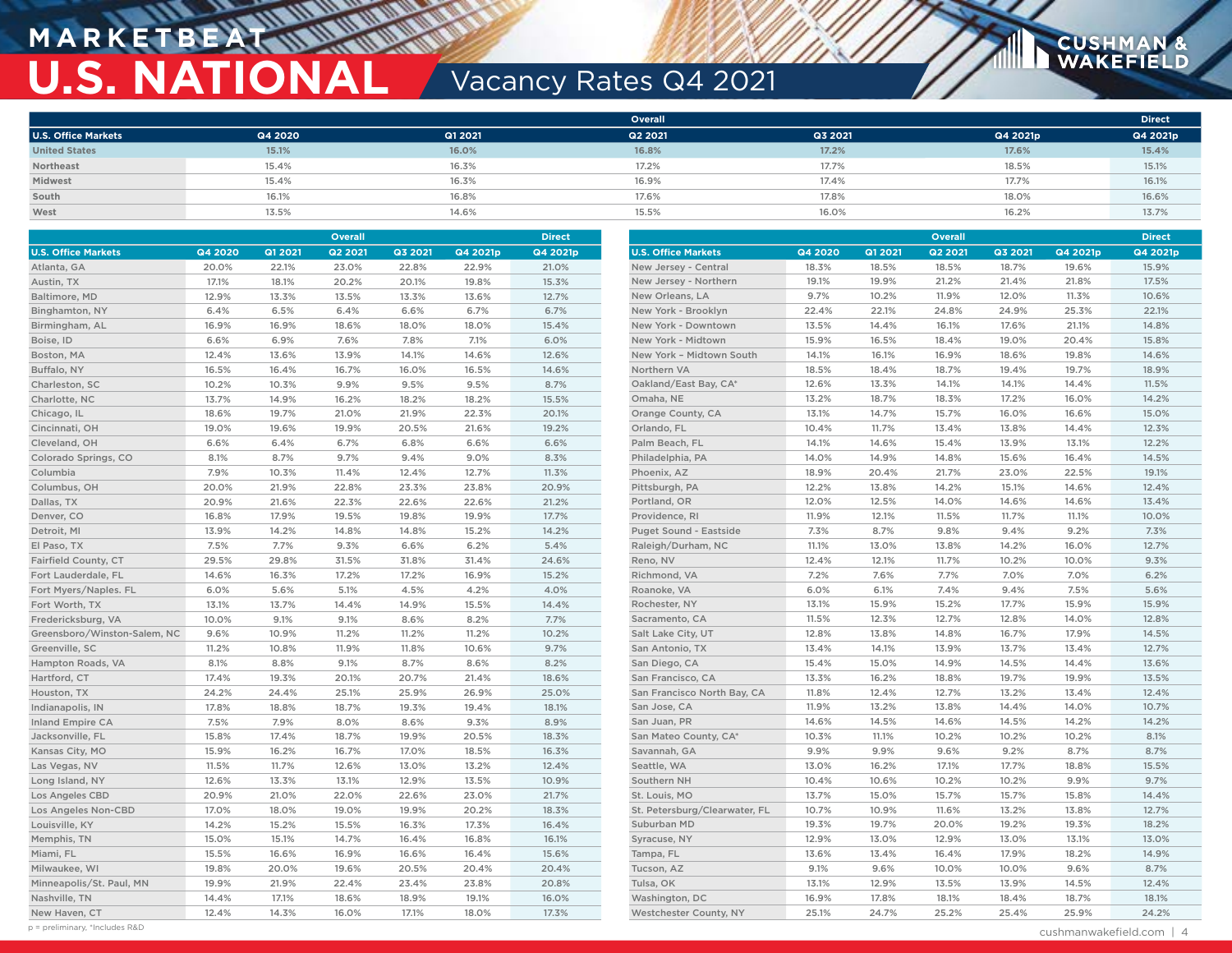## **M A R K E T B E AT U.S. NATIONAL** Asking Rents Q4 2021

|                            |         |         | <b>Overall (All Classes)</b> |         |          | <b>Class A</b> |
|----------------------------|---------|---------|------------------------------|---------|----------|----------------|
| <b>U.S. Office Markets</b> | Q4 2020 | Q1 2021 | Q2 2021                      | Q3 2021 | Q4 2021p | Q4 2021p       |
| <b>United States</b>       | \$34.93 | \$35.09 | \$35.40                      | \$35.66 | \$36.04  | \$41.63        |
| Northeast                  | \$43.39 | \$43.05 | \$43.50                      | \$43.71 | \$44.16  | \$49.69        |
| Midwest                    | \$25.63 | \$25.92 | \$26.09                      | \$26.17 | \$26.23  | \$30.38        |
| South                      | \$30.38 | \$30.48 | \$30.63                      | \$30.82 | \$31.12  | \$35.48        |
| West                       | \$39.33 | \$39.89 | \$40.23                      | \$40.62 | \$41.00  | \$47.23        |

|                              |         |         | <b>Overall (All Classes)</b> |         |          | <b>Class A</b> |                               |         |         | <b>Overall (All Classes)</b> |         |          | <b>Class A</b> |
|------------------------------|---------|---------|------------------------------|---------|----------|----------------|-------------------------------|---------|---------|------------------------------|---------|----------|----------------|
| <b>U.S. Office Markets</b>   | Q4 2020 | Q1 2021 | Q2 2021                      | Q3 2021 | Q4 2021p | Q4 2021p       | <b>U.S. Office Markets</b>    | Q4 2020 | Q1 2021 | Q2 2021                      | Q3 2021 | Q4 2021p | Q4 2021p       |
| Atlanta, GA                  | \$28.17 | \$28.82 | \$29.23                      | \$29.49 | \$29.54  | \$32.14        | New Jersey - Central          | \$27.19 | \$27.41 | \$27.46                      | \$27.81 | \$27.54  | \$31.71        |
| Austin, TX                   | \$42.32 | \$43.36 | \$44.90                      | \$44.85 | \$44.92  | \$50.13        | New Jersey - Northern         | \$32.10 | \$32.36 | \$32.58                      | \$32.80 | \$32.54  | \$36.36        |
| Baltimore, MD                | \$23.26 | \$23.28 | \$24.01                      | \$24.22 | \$24.61  | \$28.19        | New Orleans, LA               | \$18.90 | \$18.85 | \$18.68                      | \$18.88 | \$18.89  | \$19.20        |
| Binghamton, NY               | \$13.02 | \$12.99 | \$12.99                      | \$12.89 | \$13.71  | \$13.71        | New York - Brooklyn           | \$49.09 | \$48.32 | \$48.51                      | \$48.45 | \$48.25  | \$58.00        |
| Birmingham, AL               | \$21.25 | \$21.48 | \$20.93                      | \$20.89 | \$20.87  | \$22.73        | New York - Downtown           | \$60.83 | \$60.97 | \$60.16                      | \$60.21 | \$57.80  | \$61.83        |
| Boise, ID                    | \$20.22 | \$20.41 | \$20.77                      | \$21.06 | \$21.27  | \$23.29        | New York - Midtown            | \$76.59 | \$75.73 | \$74.22                      | \$73.95 | \$73.75  | \$79.60        |
| Boston, MA                   | \$39.50 | \$38.04 | \$38.47                      | \$38.97 | \$38.57  | \$43.87        | New York - Midtown South      | \$72.51 | \$70.50 | \$69.76                      | \$68.98 | \$70.78  | \$90.82        |
| Buffalo, NY                  | \$17.70 | \$17.70 | \$17.70                      | \$17.70 | \$17.70  | \$23.60        | Northern VA                   | \$33.77 | \$33.58 | \$33.68                      | \$33.89 | \$33.88  | \$36.40        |
| Charleston, SC               | \$27.30 | \$28.19 | \$28.87                      | \$30.18 | \$30.25  | \$32.94        | Oakland/East Bay, CA*         | \$40.41 | \$40.58 | \$40.89                      | \$41.41 | \$42.18  | \$46.90        |
| Charlotte, NC                | \$28.98 | \$29.77 | \$30.21                      | \$31.04 | \$31.96  | \$34.07        | Omaha, NE                     | \$23.36 | \$23.34 | \$23.40                      | \$24.56 | \$24.84  | \$31.17        |
| Chicago, IL                  | \$32.46 | \$32.94 | \$33.21                      | \$33.16 | \$33.03  | \$38.93        | Orange County, CA             | \$35.12 | \$35.01 | \$35.35                      | \$35.38 | \$35.15  | \$38.69        |
| Cincinnati, OH               | \$19.49 | \$19.46 | \$19.45                      | \$19.41 | \$19.60  | \$22.08        | Orlando, FL                   | \$24.21 | \$24.58 | \$24.67                      | \$25.12 | \$25.32  | \$28.24        |
| Cleveland, OH                | \$19.00 | \$18.82 | \$19.00                      | \$19.14 | \$19.23  | \$21.87        | Palm Beach, FL                | \$38.37 | \$38.78 | \$38.18                      | \$38.68 | \$39.86  | \$47.17        |
| Colorado Springs, CO         | \$21.25 | \$21.43 | \$24.00                      | \$24.06 | \$24.36  | \$25.95        | Philadelphia, PA              | \$27.60 | \$27.75 | \$27.72                      | \$28.07 | \$28.38  | \$30.80        |
| Columbia                     | \$18.83 | \$19.03 | \$19.28                      | \$19.55 | \$19.49  | \$21.97        | Phoenix, AZ                   | \$27.62 | \$27.43 | \$27.73                      | \$27.20 | \$27.35  | \$30.32        |
| Columbus, OH                 | \$20.76 | \$20.93 | \$20.90                      | \$20.78 | \$20.73  | \$23.48        | Pittsburgh, PA                | \$20.19 | \$20.25 | \$20.21                      | \$20.16 | \$20.50  | \$25.87        |
| Dallas, TX                   | \$26.84 | \$26.54 | \$26.85                      | \$26.79 | \$27.62  | \$32.51        | Portland, OR                  | \$29.84 | \$29.50 | \$29.34                      | \$29.86 | \$29.92  | \$33.92        |
| Denver, CO                   | \$30.03 | \$30.23 | \$31.11                      | \$31.18 | \$31.13  | \$35.27        | Providence, RI                | \$18.73 | \$19.86 | \$19.74                      | \$19.75 | \$20.06  | \$31.81        |
| Detroit, MI                  | \$20.88 | \$20.73 | \$20.73                      | \$20.73 | \$20.93  | \$22.64        | Puget Sound - Eastside        | \$39.15 | \$37.81 | \$38.55                      | \$39.24 | \$41.56  | \$48.50        |
| El Paso, TX                  | \$17.64 | \$18.50 | \$18.50                      | \$18.50 | \$18.50  | \$18.50        | Raleigh/Durham, NC            | \$27.93 | \$28.86 | \$29.01                      | \$29.37 | \$29.50  | \$30.83        |
| Fairfield County, CT         | \$32.21 | \$33.27 | \$33.91                      | \$33.90 | \$33.35  | \$36.11        | Reno, NV                      | \$21.00 | \$21.24 | \$21.48                      | \$21.96 | \$22.20  | \$29.04        |
| Fort Lauderdale, FL          | \$36.10 | \$36.00 | \$35.67                      | \$35.21 | \$35.30  | \$40.06        | Richmond, VA                  | \$20.39 | \$20.55 | \$20.94                      | \$20.20 | \$20.10  | \$22.35        |
| Fort Myers/Naples. FL        | \$19.84 | \$19.11 | \$19.00                      | \$19.27 | \$19.65  | \$20.50        | Roanoke, VA                   | \$20.12 | \$20.17 | \$20.40                      | \$20.46 | \$20.47  | \$23.07        |
| Fort Worth, TX               | \$23.95 | \$23.41 | \$23.33                      | \$23.19 | \$22.79  | \$27.30        | Rochester, NY                 | \$18.00 | \$18.00 | \$18.00                      | \$18.00 | \$18.00  | \$20.66        |
| Frederkicksburg, VA          | \$23.92 | \$23.80 | \$23.92                      | \$24.03 | \$23.98  | \$25.09        | Sacramento, CA                | \$25.52 | \$25.76 | \$25.52                      | \$25.06 | \$24.55  | \$30.36        |
| Greensboro/Winston-Salem, NC | \$16.86 | \$16.79 | \$16.59                      | \$16.79 | \$17.00  | \$18.35        | Salt Lake City, UT            | \$24.31 | \$24.47 | \$24.24                      | \$24.35 | \$24.48  | \$28.24        |
| Greenville, SC               | \$22.01 | \$22.03 | \$22.03                      | \$22.14 | \$22.70  | \$25.21        | San Antonio, TX               | \$23.55 | \$23.59 | \$23.96                      | \$23.91 | \$23.89  | \$27.83        |
| Hampton Roads, VA            | \$19.99 | \$20.09 | \$20.23                      | \$20.31 | \$20.48  | \$22.26        | San Diego, CA                 | \$40.61 | \$41.04 | \$40.76                      | \$40.64 | \$41.80  | \$49.94        |
| Hartford, CT                 | \$20.39 | \$20.36 | \$20.31                      | \$20.36 | \$20.49  | \$22.73        | San Francisco, CA             | \$77.01 | \$75.73 | \$74.59                      | \$74.04 | \$74.06  | \$78.16        |
| Houston, TX                  | \$31.41 | \$31.21 | \$30.88                      | \$30.93 | \$31.62  | \$37.98        | San Francisco North Bay, CA   | \$34.32 | \$34.48 | \$34.27                      | \$34.21 | \$34.33  | \$40.21        |
| Indianapolis, IN             | \$21.45 | \$21.41 | \$21.43                      | \$21.42 | \$21.36  | \$23.86        | San Jose, CA                  | \$46.44 | \$48.03 | \$48.47                      | \$50.11 | \$50.67  | \$64.98        |
| <b>Inland Empire CA</b>      | \$24.73 | \$24.61 | \$24.60                      | \$24.94 | \$25.85  | \$30.61        | San Juan, PR                  | \$20.06 | \$20.18 | \$20.18                      | \$20.12 | \$20.12  | \$20.07        |
| Jacksonville, FL             | \$21.46 | \$21.30 | \$21.66                      | \$21.72 | \$21.64  | \$23.42        | San Mateo County, CA*         | \$68.76 | \$71.34 | \$72.05                      | \$72.14 | \$76.60  | \$81.20        |
| Kansas City, MO              | \$21.98 | \$22.08 | \$22.13                      | \$22.21 | \$21.90  | \$25.69        | Savannah, GA                  | \$22.38 | \$22.13 | \$22.13                      | \$22.13 | \$22.13  | \$24.29        |
| Las Vegas, NV                | \$25.19 | \$25.13 | \$25.42                      | \$24.88 | \$25.01  | \$31.90        | Seattle, WA                   | \$41.63 | \$39.79 | \$39.64                      | \$39.59 | \$41.35  | \$46.31        |
| Long Island, NY              | \$32.06 | \$31.79 | \$31.80                      | \$32.14 | \$32.39  | \$36.13        | Southern NH                   | \$20.75 | \$21.40 | \$21.60                      | \$21.49 | \$21.34  | \$21.96        |
| Los Angeles CBD              | \$45.36 | \$45.24 | \$45.23                      | \$45.41 | \$45.30  | \$46.81        | St. Louis, MO                 | \$22.28 | \$21.92 | \$22.03                      | \$22.26 | \$22.21  | \$24.72        |
| Los Angeles Non-CBD          | \$43.06 | \$43.56 | \$44.57                      | \$44.74 | \$44.96  | \$49.01        | St. Petersburg/Clearwater, FL | \$23.84 | \$23.26 | \$23.45                      | \$24.42 | \$24.41  | \$26.31        |
| Louisville, KY               | \$18.31 | \$18.30 | \$18.16                      | \$18.21 | \$18.24  | \$20.21        | Suburban MD                   | \$28.22 | \$28.65 | \$28.79                      | \$28.97 | \$28.94  | \$32.71        |
| Memphis, TN                  | \$19.60 | \$19.20 | \$18.74                      | \$18.95 | \$18.87  | \$24.32        | Syracuse, NY                  | \$17.53 | \$17.77 | \$17.89                      | \$17.24 | \$17.42  | \$18.00        |
| Miami, FL                    | \$42.02 | \$42.81 | \$43.35                      | \$44.06 | \$45.04  | \$51.02        | Tampa, FL                     | \$29.35 | \$28.56 | \$29.62                      | \$31.20 | \$30.99  | \$35.56        |
| Milwaukee, WI                | \$21.03 | \$21.85 | \$20.93                      | \$20.56 | \$22.06  | \$24.58        | Tucson, AZ                    | \$19.98 | \$20.98 | \$21.46                      | \$21.62 | \$21.60  | \$24.91        |
| Minneapolis/St. Paul, MN     | \$27.00 | \$27.47 | \$27.48                      | \$27.46 | \$27.63  | \$32.18        | Tulsa, OK                     | \$15.98 | \$15.88 | \$16.05                      | \$16.27 | \$16.26  | \$19.26        |
| Nashville, TN                | \$30.18 | \$31.32 | \$31.05                      | \$31.19 | \$30.84  | \$35.41        | Washington, DC                | \$56.67 | \$56.60 | \$56.50                      | \$56.80 | \$56.56  | \$63.07        |
| New Haven, CT                | \$22.56 | \$22.01 | \$21.61                      | \$21.64 | \$21.84  | \$22.35        | Westchester County, NY        | \$29.29 | \$29.13 | \$29.21                      | \$29.65 | \$29.71  | \$30.41        |

p = preliminary, \*Includes R&D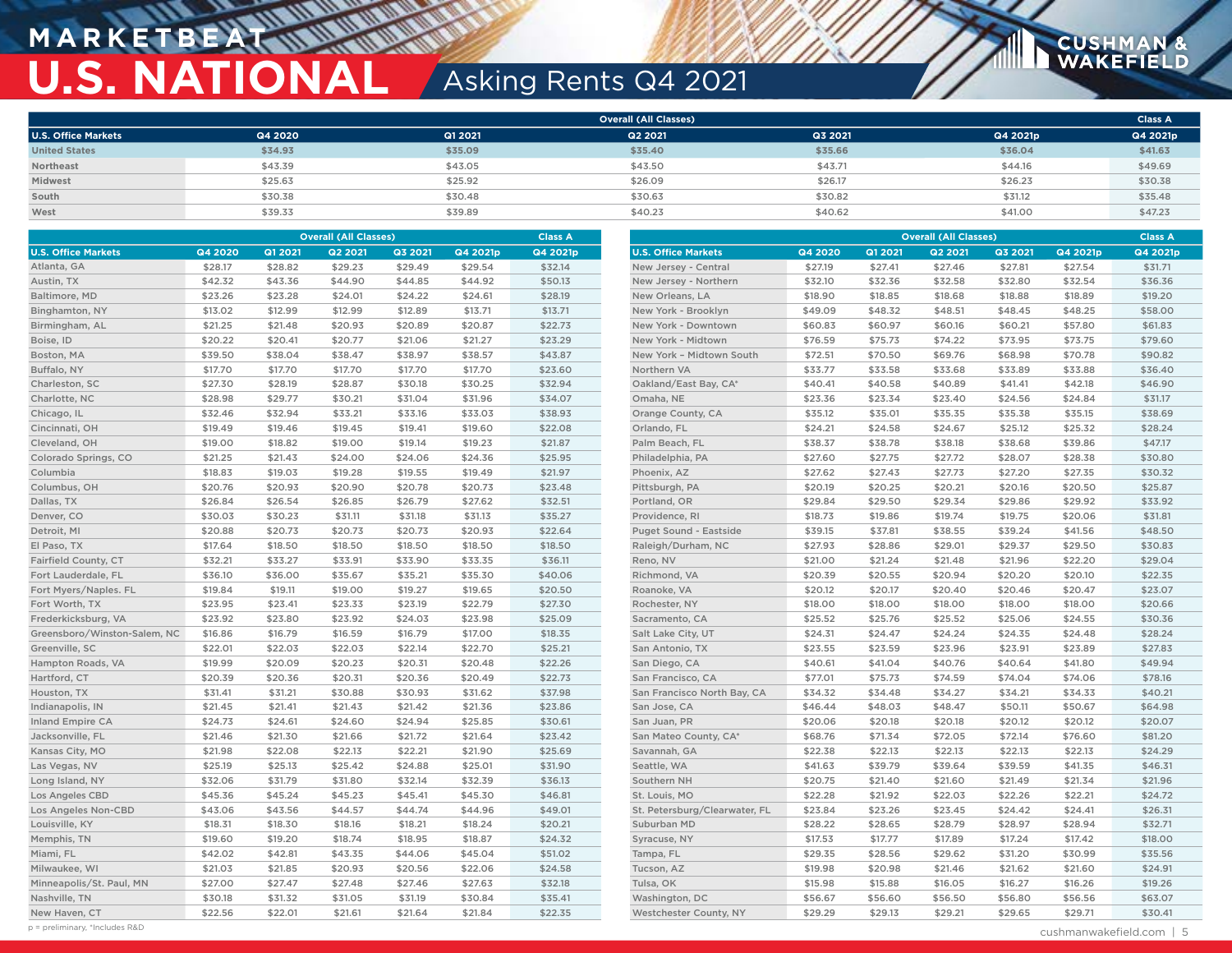## **MARKETBEA U.S. NATIONAL** Inventory Q4 2021

| <b>U.S. Office Markets</b> | Inventory     | <b>Deliveries Y2021</b> | <b>Under Construction</b><br>as of Q4 2021p |
|----------------------------|---------------|-------------------------|---------------------------------------------|
| <b>United States</b>       | 5,551,750,243 | 58,079,633              | 98,855,549                                  |
| Northeast                  | 1,299,850,480 | 6.091.170               | 27,895,620                                  |
| Midwest                    | 849,278,246   | 3,939,407               | 8,879,929                                   |
| South                      | 1,868,588,324 | 25,522,288              | 34,517,149                                  |
| West                       | 1,534,033,193 | 22,526,768              | 27,562,851                                  |

| <b>U.S. Office Markets</b>   | <b>Inventory</b> | <b>Deliveries 2021</b> | <b>Under Construction</b><br>as of Q4 2021p |
|------------------------------|------------------|------------------------|---------------------------------------------|
| Atlanta, GA                  | 154,053,005      | 3,377,056              | 2,621,234                                   |
| Austin, TX                   | 59,639,995       | 2,605,425              | 4,768,943                                   |
| Baltimore, MD                | 78,074,026       | O                      | 891,177                                     |
| Binghamton, NY               | 4,228,450        | O                      | $\circ$                                     |
| Birmingham, AL               | 19,943,881       | 35,822                 | $\circ$                                     |
| Boise, ID                    | 16,676,694       | 441,806                | 278,411                                     |
| Boston, MA                   | 204,634,094      | 2,094,546              | 5,407,136                                   |
| Buffalo, NY                  | 22,746,152       | O                      | $\circ$                                     |
| Charleston, SC               | 27,962,175       | 473,527                | 618,696                                     |
| Charlotte, NC                | 56,835,385       | 2,995,195              | 2,918,637                                   |
| Chicago, IL                  | 242,938,135      | 1,573,026              | 3,616,013                                   |
| Cincinnati, OH               | 33,804,326       | O                      | 692,476                                     |
| Cleveland, OH                | 154,950,378      | 43,000                 | 332,500                                     |
| Colorado Springs, CO         | 29,735,833       | 536,884                | 202,746                                     |
| Columbia                     | 20,531,192       | 0                      | 248,992                                     |
| Columbus, OH                 | 34,935,921       | 350,000                | 1,268,374                                   |
| Dallas, TX                   | 224,565,551      | 2,599,350              | 4,354,544                                   |
| Denver, CO                   | 120,449,170      | 1,207,996              | 788,860                                     |
| Detroit, MI                  | 109,678,352      | 253,276                | 862,808                                     |
| El Paso, TX                  | 19,943,932       | 320,055                | 108,281                                     |
| Fairfield County, CT         | 38,280,286       | O                      | 914,137                                     |
| Fort Lauderdale, FL          | 28,635,964       | O                      | 427,000                                     |
| Fort Myers/Naples. FL        | 21,823,735       | 182,132                | 197,867                                     |
| Fort Worth, TX               | 19,191,879       | O                      | 260,594                                     |
| Frederkicksburg, VA          | 10,347,806       | O                      | 39,574                                      |
| Greensboro/Winston-Salem, NC | 35,175,204       | 166,000                | 73,900                                      |
| Greenville, SC               | 22,046,705       | 10,351                 | 947,802                                     |
| Hampton Roads, VA            | 44,951,487       | 134,867                | 187,248                                     |
| Hartford, CT                 | 24,816,590       | 0                      | $\circ$                                     |
| Houston, TX                  | 189,984,142      | 1,620,603              | 1,287,112                                   |
| Indianapolis, IN             | 38,781,982       | 324,000                | 53,615                                      |
| <b>Inland Empire CA</b>      | 21,801,714       | 30,521                 | $\circ$                                     |
| Jacksonville, FL             | 24,414,761       | 125,000                | $\circ$                                     |
| Kansas City, MO              | 53,445,965       | 108,000                | 380,527                                     |
| Las Vegas, NV                | 40,312,367       | 35,000                 | 686,774                                     |
| Long Island, NY              | 36,942,056       | O                      | 360,000                                     |
| <b>Los Angeles CBD</b>       | 27,750,804       | O                      | $\circ$                                     |
| Los Angeles Non-CBD          | 180,957,539      | 1,846,049              | 4,520,442                                   |
| Louisville, KY               | 20,736,568       | O                      | 121,203                                     |
| Memphis, TN                  | 26,546,786       | 113,255                | 184,884                                     |
| Miami, FL                    | 46,120,680       | 518,650                | 986,396                                     |
| Milwaukee, WI                | 30,242,520       | 37,076                 | 186,000                                     |
| Minneapolis/St. Paul, MN     | 79,040,883       | 487,821                | 937,750                                     |
| Nashville, TN                | 47,151,679       | 2,475,242              | 3,066,340                                   |
| New Haven, CT                | 10,713,686       | O                      | $\circ$                                     |

| <b>U.S. Office Markets</b>    | Inventory    | <b>Deliveries 2021</b> | <b>Under Construction</b><br>as of Q4 2021p |
|-------------------------------|--------------|------------------------|---------------------------------------------|
| New Jersey - Central          | 84,064,292   | O                      | $\circ$                                     |
| New Jersey - Northern         | 110,354,664  | 150,500                | 241,763                                     |
| New Orleans, LA               | 26,355,223   | 0                      |                                             |
| New York - Brooklyn           | 32,235,143   | 814,150                | 1,168,516                                   |
| New York - Downtown           | 89,287,338   | 40,504                 | 48,077                                      |
| New York - Midtown            | 250,585,343  | 909,347                | 11,426,599                                  |
| New York - Midtown South      | 68,456,125   | 495,021                | 5,573,743                                   |
| Northern VA                   | 134,542,962  | 829,812                | 1,995,033                                   |
| Oakland/East Bay, CA*         | 109,557,453  | 192,000                | 413,716                                     |
| Omaha, NE                     | 20,431,488   | 643,208                | 92,698                                      |
| Orange County, CA             | 92,671,342   | 822,247                | 373,423                                     |
| Orlando, FL                   | 36,808,509   | 221,687                | 499,518                                     |
| Palm Beach, FL                | 23, 148, 313 | 300,000                | 529,444                                     |
| Philadelphia, PA              | 135,625,216  | 687,333                | 767,000                                     |
| Phoenix, AZ                   | 93,499,805   | 1,806,111              | 995,062                                     |
| Pittsburgh, PA                | 93,662,759   | 763,171                | 1,593,649                                   |
| Portland, OR                  | 57,398,276   | 253,254                | 467,951                                     |
| Providence, RI                | 26,194,223   | O                      | $\circ$                                     |
| Puget Sound - Eastside        | 36,704,441   | 834,462                | 4,010,909                                   |
| Raleigh/Durham, NC            | 60,220,615   | 2,625,178              | 1,567,373                                   |
| Reno, NV                      | 8,126,655    | 24,000                 | $\circ$                                     |
| Richmond, VA                  | 54,061,448   | 203,700                | 163,819                                     |
| Roanoke, VA                   | 13,312,833   | 35,380                 | $\circ$                                     |
| Rochester, NY                 | 14,069,668   | O                      | 45,000                                      |
| Sacramento, CA                | 68,250,678   | 569,389                | 12,678                                      |
| Salt Lake City, UT            | 56,490,952   | 1,775,836              | 1,869,599                                   |
| San Antonio, TX               | 48,770,948   | 669,103                | 1,338,559                                   |
| San Diego, CA                 | 83,791,111   | 1,117,067              | 4,108,800                                   |
| San Francisco, CA             | 85,400,584   | 1,422,514              | 1,031,900                                   |
| San Francisco North Bay, CA   | 20,585,774   | 12,963                 | 21,908                                      |
| San Jose, CA                  | 224,269,335  | 4,347,011              | 3,859,607                                   |
| San Juan, PR                  | 10,312,067   | O                      | $\circ$                                     |
| San Mateo County, CA*         | 63,247,533   | 3,170,059              | 2,459,691                                   |
| Savannah, GA                  | 3,913,242    | 4,717                  | 28,000                                      |
| Seattle, WA                   | 67,827,140   | 1,826,948              | 741,426                                     |
| Southern NH                   | 15,339,297   | 125,406                | 154,000                                     |
| St. Louis, MO                 | 51,028,296   | 120,000                | 457,168                                     |
| St. Petersburg/Clearwater, FL | 12,020,065   | O                      | $\circ$                                     |
| Suburban MD                   | 60,951,781   | 919,767                | 1,632,000                                   |
| Syracuse, NY                  | 14,200,405   | 11,192                 | 196,000                                     |
| Tampa, FL                     | 33,880,305   | 994,025                | 75,000                                      |
| Tucson, AZ                    | 28,527,993   | 254,651                | 718,948                                     |
| Tulsa, OK                     | 37,988,840   | 20,000                 | 782,289                                     |
| Washington, DC                | 113,624,635  | 946,389                | 1,595,690                                   |
| Westchester County, NY        | 23,414,693   | O                      | $\circ$                                     |